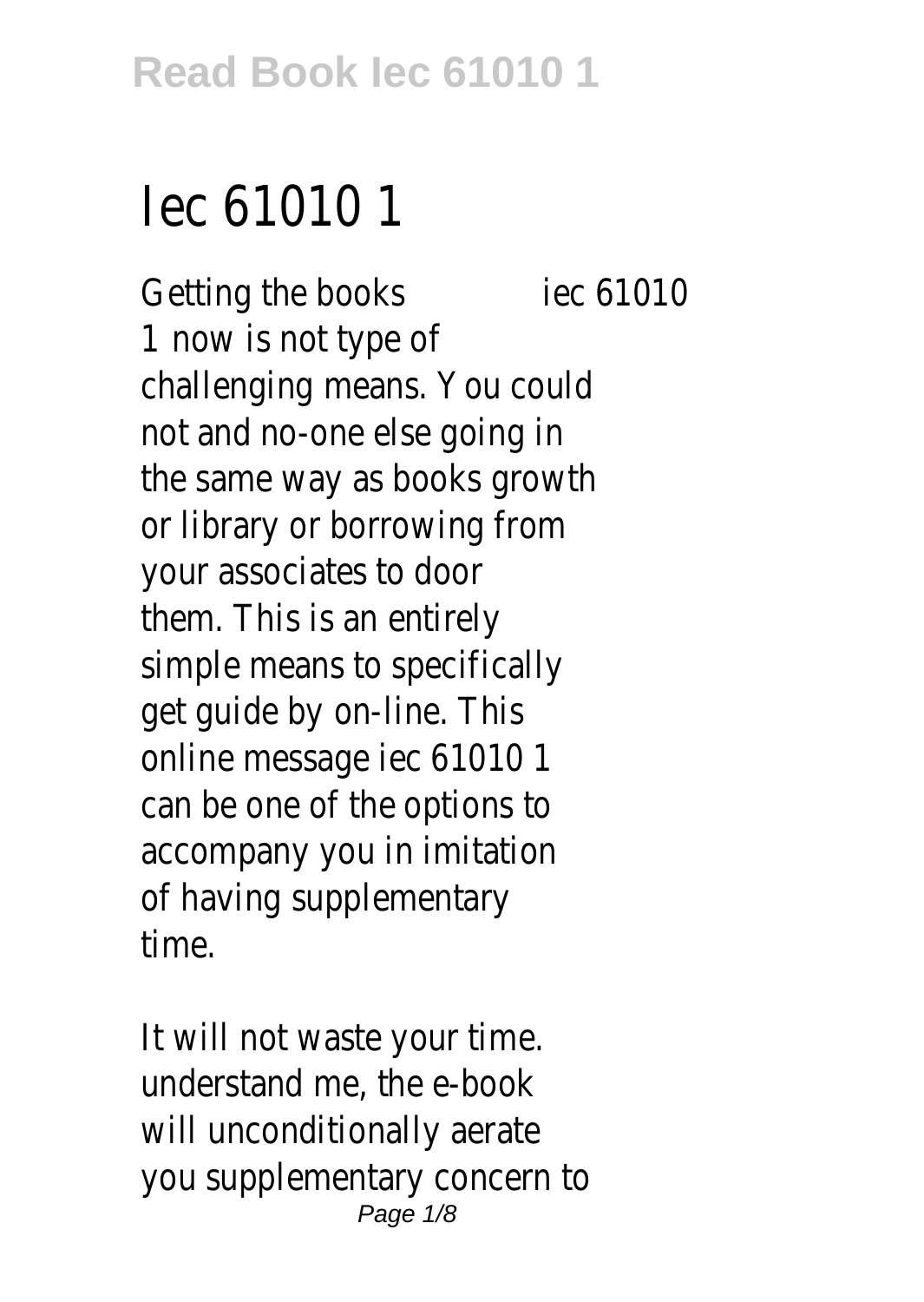read. Just invest tiny epo to gain access to this line pronouncementec 6101 1 as skillfully as revie them wherever you are n

The first step is to go make sure you're logged in your Google Account and to Google Books books.google.cor

CompactLogix 5380 Controllers Specifications Technical Data reinforced insulation according to  $IEC$  E 61010-1, rated insulat voltage 300Veff Input power supply Output / pow Page 2/8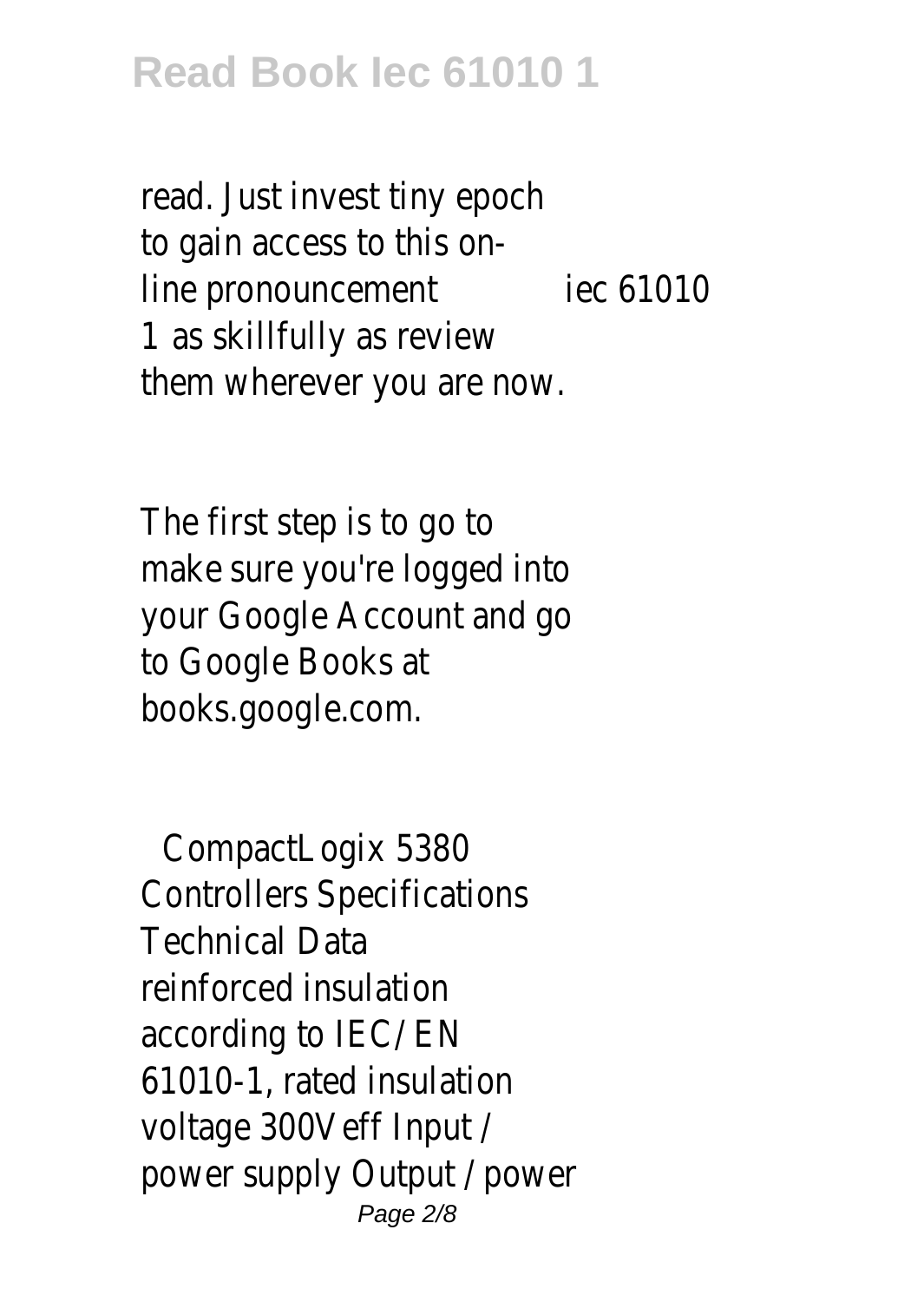supply Output / outp Directive conformi Electromagnet compatibility Directive 20 / 108 / EC EN 61326-1:2006 Low voltage Directive 200 95 / FC FN 61010-1:201 Conformity Electromagne compatibility NE 21:200

NI USB-6001 Specifications National Instruments CSA Approved for IE 60950-1, IEC 61010-1, I 60601-1 3rd Ed (Medical) T 5-KV RMS Reinforce Insulation Approval f EN/UL/CSA 60950-1 (ISO1050DW-Only) CQC Reinforce Insulation per GB4843.1-20 (ISO1050DW-Only) Typic 25-Year Life at Rate Page 3/8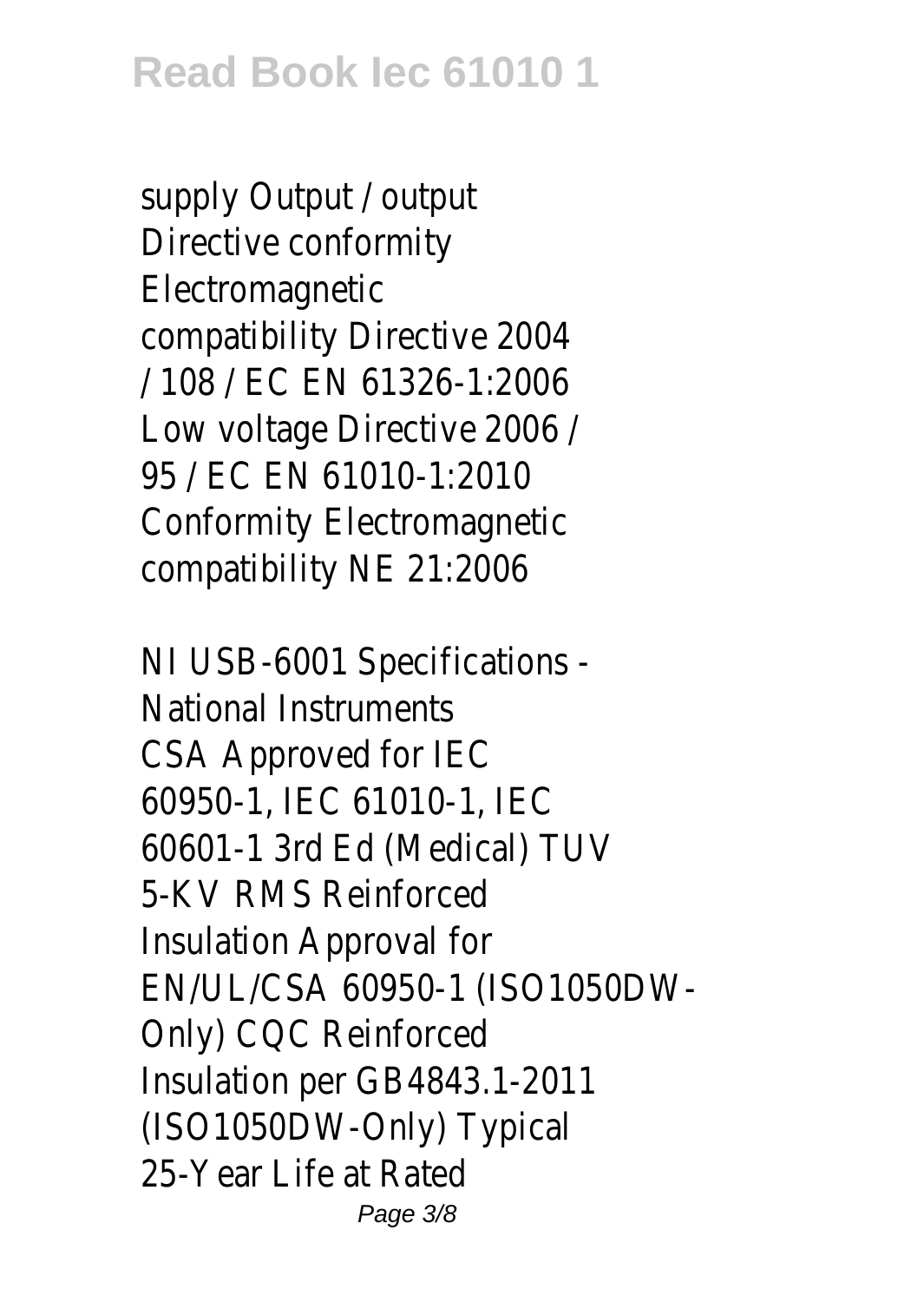Working Voltage (se Application Report SLLA1<sup>o</sup> and Life Expectancy Working Voltage)

Comparative Tracking Index - Wikipedia

• IEC 61010-1, EN 61010-UL 61010-1, CSA 61010-1 N For UL and other safe certifications, refer to product label or the Onl Product Certificati section. Electromagne Compatibility This produ meets the requirements the following EMC standa for sensitive electric equipment for measureme control, and laboratory us

ISO1050 data sheet, produc Page 4/8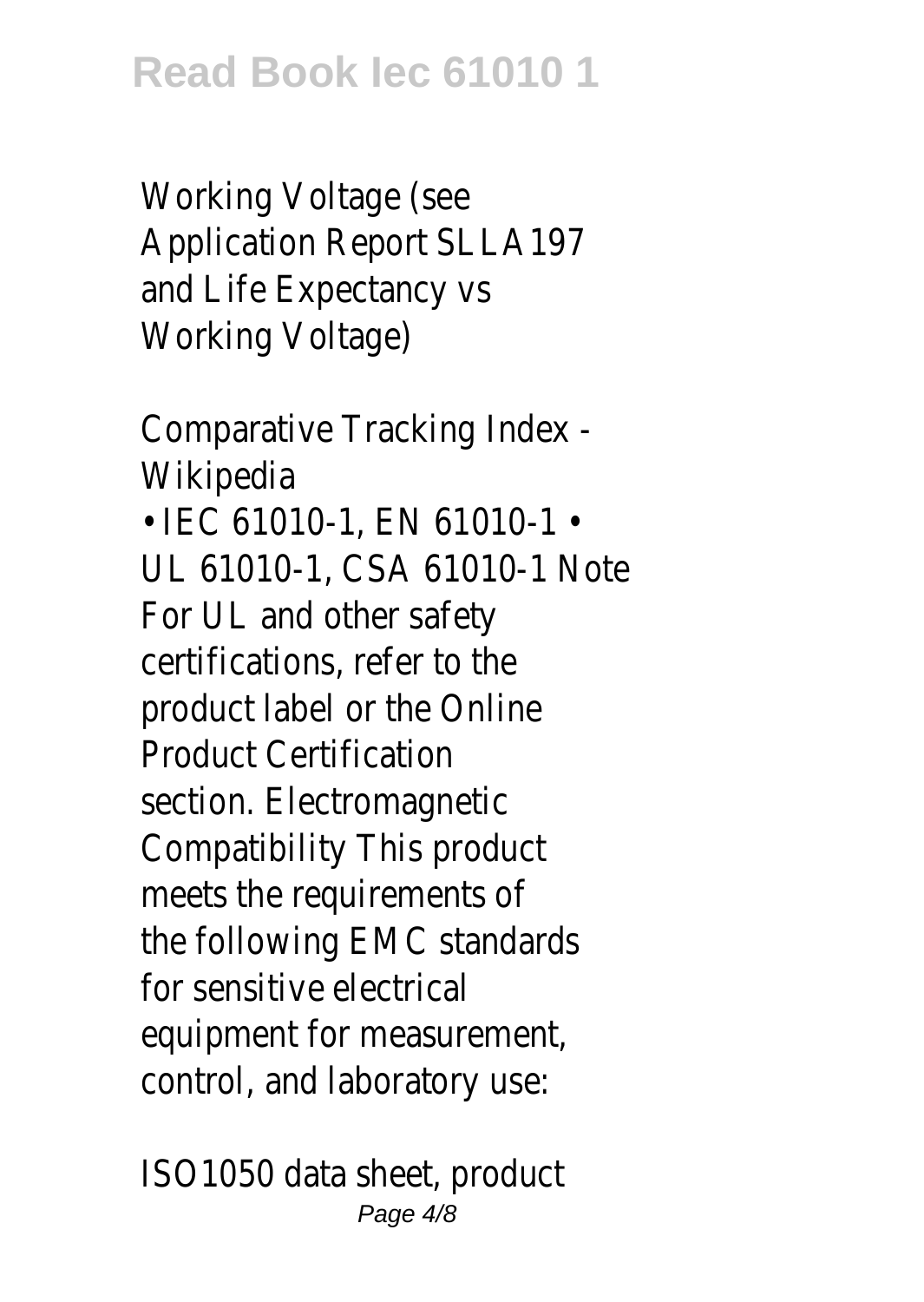information and support | TI.com IEC 60068-2-27 (Test E Unpackaged Shock) 30 Shock, nonoperating II 60068-2-27 (Test E Unpackaged Shock) 50  $F$ missions IFC 61000-6-4 F immunity IEC 61000-4-2 6 contact discharges 8 kV discharges Radiated R immunity IEC 61000-4-3 10V with 1 kHz sine-wave  $80\%$ . from 80...2000 MHz 10V/m w 200 Hz 50% Pulse 100% AM 900 MHz ...

Fresco<sup>™</sup> 21 Microcentrifuge **IEC 61010-1, IE** 61010-2-020, IE 61010-2-101, EN 61326-1; UL Listed /  $CE$  marked  $/IV$ Page 5/8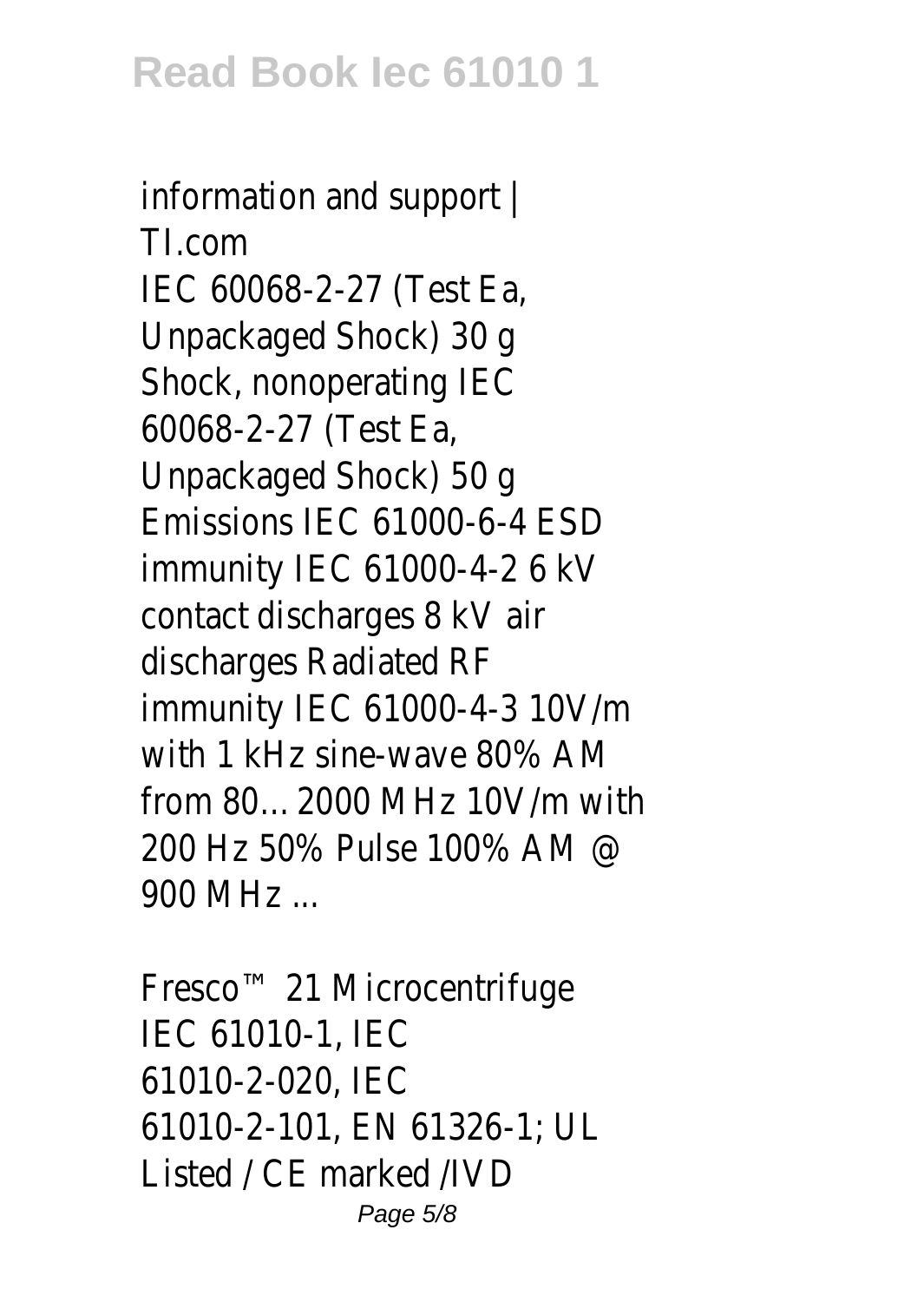compliant / Biocontainme certified by the Pub Health England, Porton Dov UK Description Sorvall ST Small Benchtop Centrifu

Iec 61010 1 Author: IFC Created Da 2/2/2001 11:18:55 AM

Sorvall™ ST 8 Small Benchtop **Centrifuge** IFC 60601-1:2005 Medio electrical equipment -  $P_1$ 1: General requirements basic safety and essent performance IE 61010-2-033:2012 specif safety requirements METERS. The METERS that ha a primary purpose measuring voltage on a l Page 6/8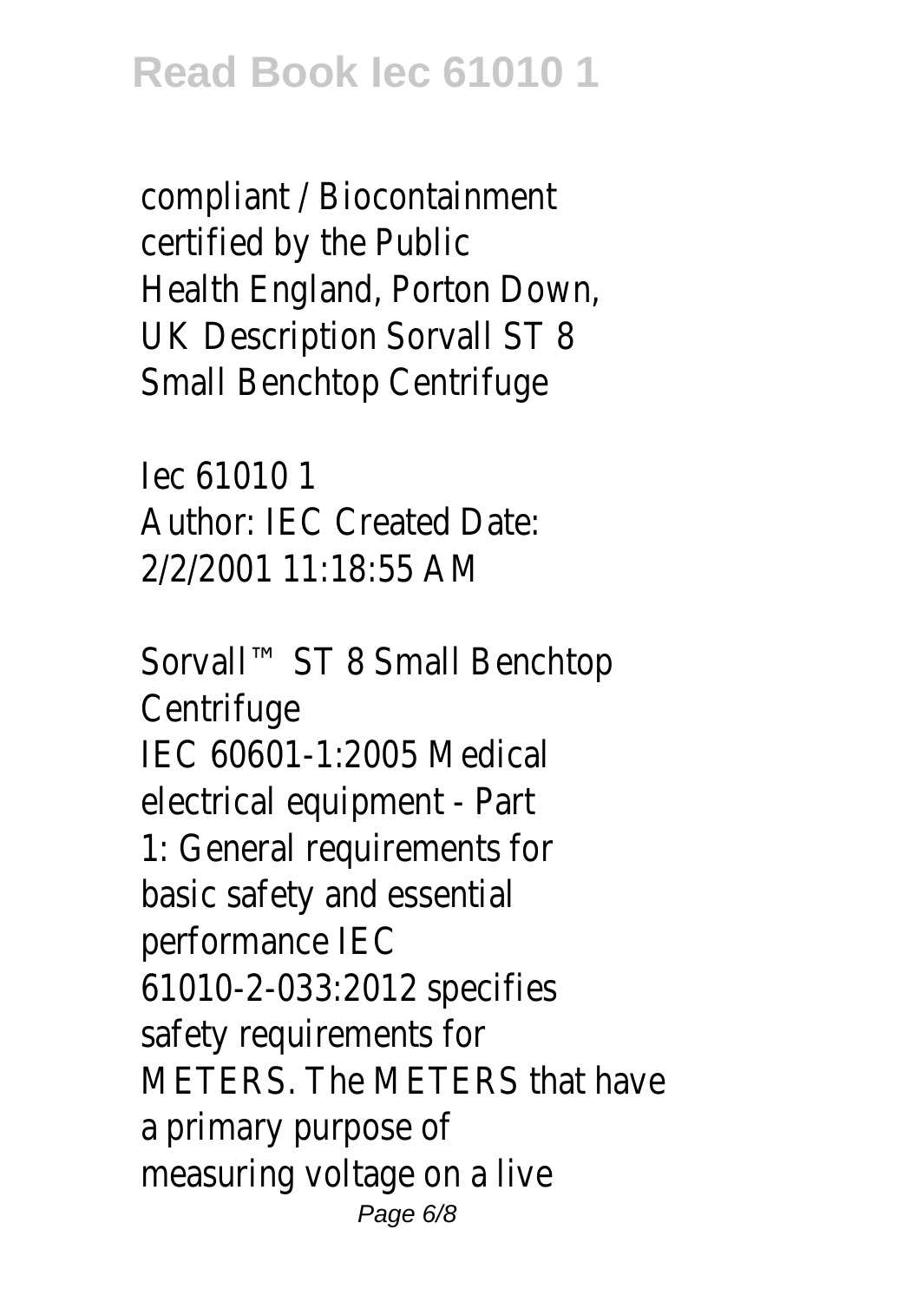## **Read Book Iec 61010 1**

## MAINS CIRCUIT [3]

IEC 61010-1/ED2.0 - International Electrotechnical Commission IEC 61010-1, IEC 61010-2-C (refer to manual for m details) Dimensions (HWI 12.9 x 11.6 x 17.5 in. (33.0 x 29.5 x 44.5 cm) Unit Siz Each: Showing 6 of Support your micro-volu separation needs wi Exceptional acceleration up to 21,000xg in as lit as 12 second

Copyright code [8e1d2482f04d4dec0a8286dfd0](/search-book/8e1d2482f04d4dec0a8286dfd0819e27) [9e27](/search-book/8e1d2482f04d4dec0a8286dfd0819e27)